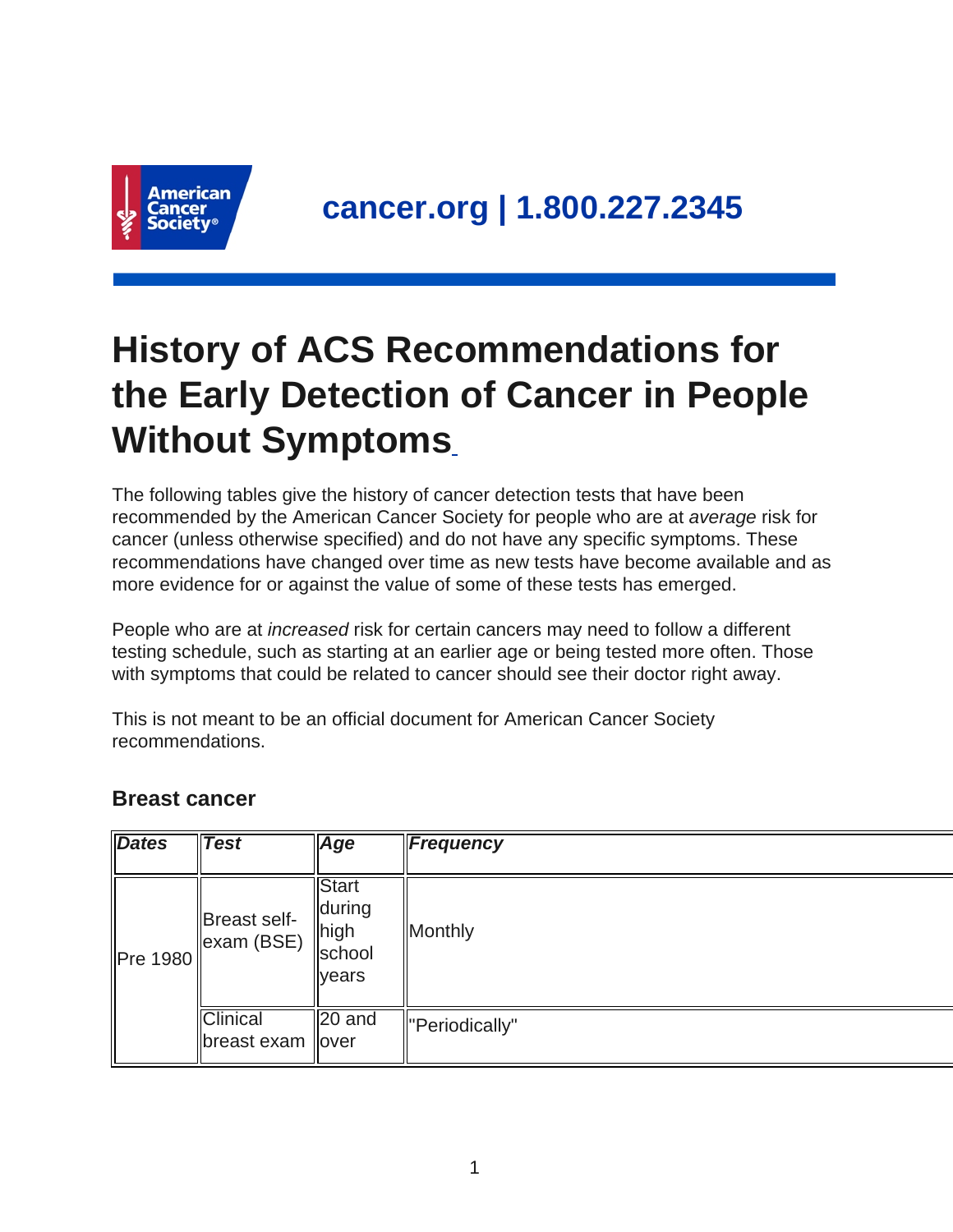|                | (CBE)                               |                                                   |                                                                           |
|----------------|-------------------------------------|---------------------------------------------------|---------------------------------------------------------------------------|
|                |                                     | $35 - 39$                                         | Only if personal history of breast cancer                                 |
|                | Mammogram <br>(starting in<br>1976) | 40 - 49                                           | May have mammogram if they or their mother or sisters had breas<br>cancer |
|                |                                     | 50 and<br>over                                    | May have mammograms yearly                                                |
|                | <b>Breast self-</b><br>exam (BSE)   | <b>Start</b><br>during<br>high<br>school<br>years | Monthly                                                                   |
|                | <b>Clinical</b>                     | $20 - 39$                                         | Every 3 years                                                             |
| 1980 -<br>1982 | breast exam<br>(CBE)                | 40 and<br>over                                    | Yearly                                                                    |
|                | Mammogram                           | $35 - 39$                                         | Baseline mammogram                                                        |
|                |                                     | $40 - 49$                                         | Consult personal physician                                                |
|                |                                     | 50 and<br>over                                    | Yearly                                                                    |
|                | <b>Breast self-</b><br>exam (BSE)   | $\sqrt{20}$ and<br>lover                          | Monthly                                                                   |
| 1983 -<br>1991 | Clinical<br>breast exam<br>(CBE)    | $20 - 39$                                         | Every 3 years                                                             |
|                |                                     | 40 and<br>over                                    | Yearly                                                                    |
|                |                                     | $35 - 39$                                         | Baseline mammogram                                                        |
|                | Mammogram                           | $40 - 49$                                         | Every 1-2 years                                                           |
|                |                                     | 50 and<br>over                                    | Yearly                                                                    |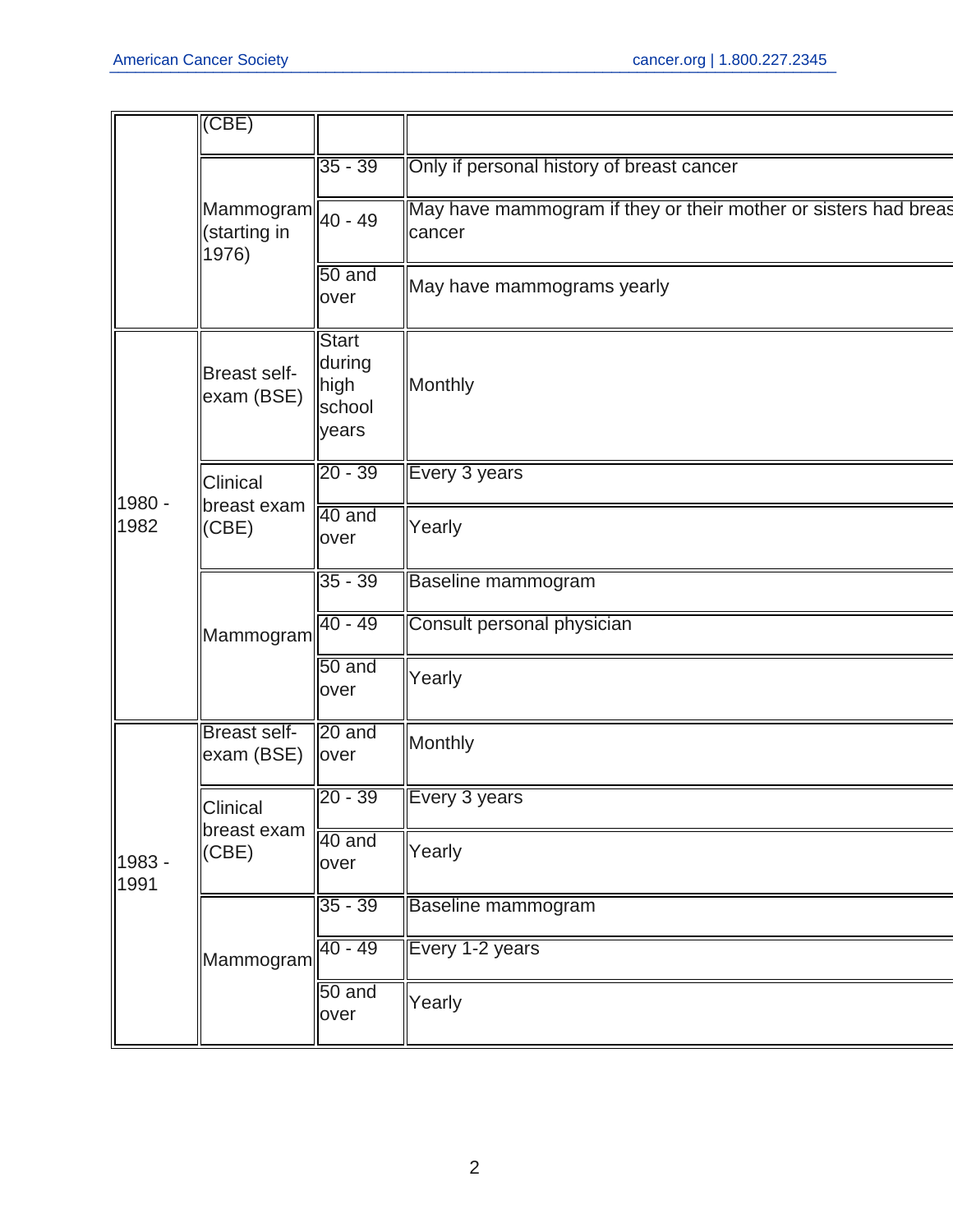|                                       | <b>Breast self-</b><br>exam (BSE) | $\vert$ 20 and<br>lover    | Monthly                                                                                                                                                                                              |
|---------------------------------------|-----------------------------------|----------------------------|------------------------------------------------------------------------------------------------------------------------------------------------------------------------------------------------------|
|                                       | Clinical                          | $20 - 39$                  | Every 3 years                                                                                                                                                                                        |
| 1992 -<br>March<br>1997               | breast exam<br>(CBE)              | 40 and<br>over             | Yearly                                                                                                                                                                                               |
|                                       |                                   | $40 - 49$                  | Every 1-2 years                                                                                                                                                                                      |
|                                       | Mammogram  <del>60 and</del>      | over                       | Yearly                                                                                                                                                                                               |
|                                       | <b>Breast self-</b><br>exam (BSE) | 20 and<br>over             | Monthly                                                                                                                                                                                              |
| March<br>1997 -                       | <b>Clinical</b>                   | $20 - 39$                  | Every 3 years                                                                                                                                                                                        |
| May<br>2003                           | breast exam<br>(CBE)              | 40 and<br>over             | Yearly                                                                                                                                                                                               |
|                                       | Mammogram                         | 40 and<br>over             | Yearly                                                                                                                                                                                               |
|                                       | <b>Breast self-</b><br>exam (BSE) | $ 20 \text{ and }$<br>over | Optional. Women should be told about benefits and limitations of<br>BSE. They should report any new symptoms to their health care<br>professional.                                                   |
| May<br>2003 -                         | Clinical<br>breast exam<br>(CBE)  | $20 - 39$                  | Part of a periodic health exam, preferably every 3 years                                                                                                                                             |
| October<br>2015****                   |                                   | 40 and<br>over             | Part of a periodic health exam, preferably every year                                                                                                                                                |
|                                       | Mammogram                         | 40 and<br>over             | Yearly, continuing for as long as a woman is in good health                                                                                                                                          |
| October<br>2015 -<br>present**<br>*** | Mammogram                         | $40 - 44$                  | Women in this age group should have the choice to start annual<br>screening with mammograms if they wish to do so. The risks of<br>screening as well as the potential benefits should be considered. |
|                                       |                                   | $45 - 54$                  | Yearly                                                                                                                                                                                               |
|                                       |                                   | 55 and                     | Every 2 years; women should also have the chance to continue                                                                                                                                         |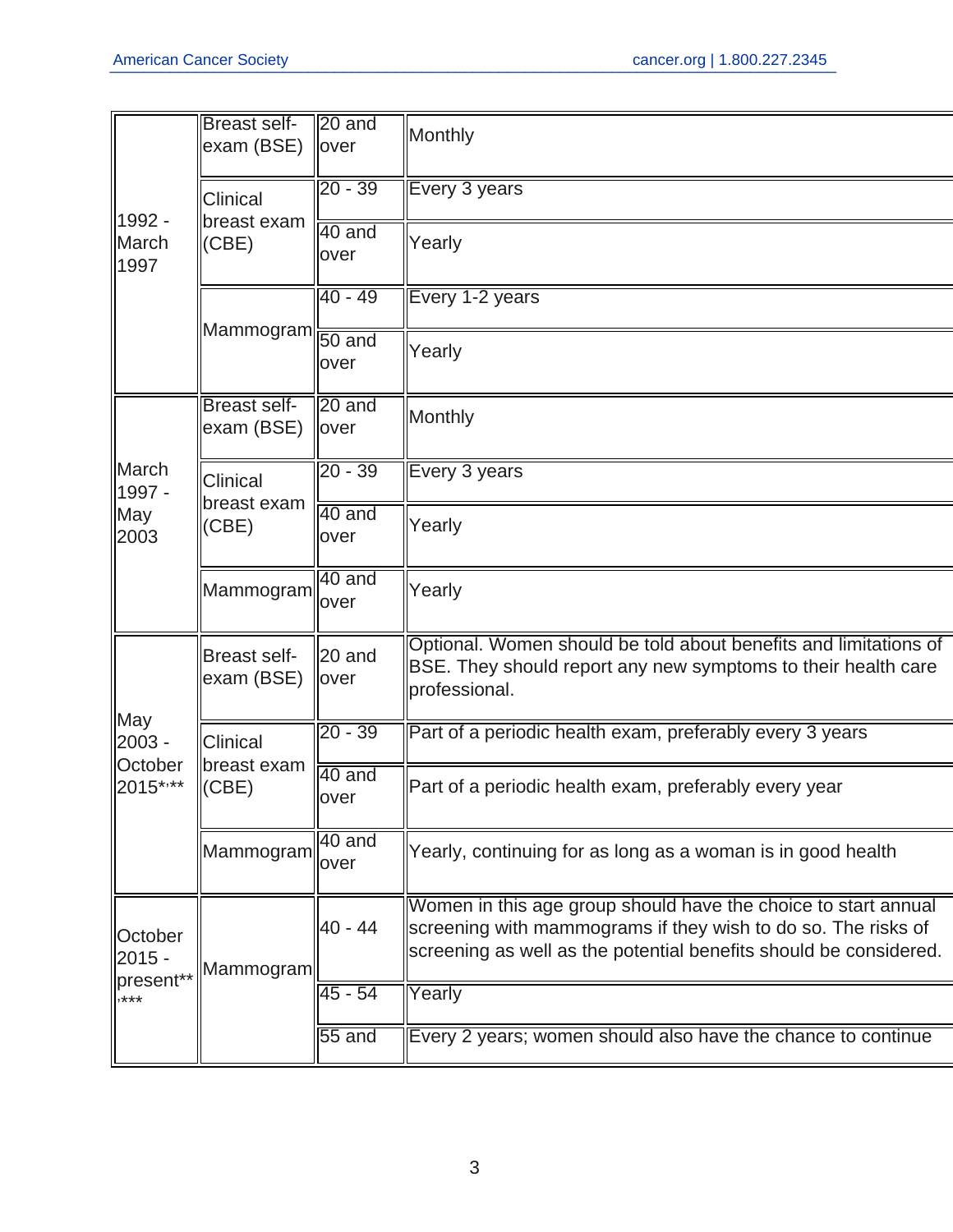| llover | Vearly screening if they choose to. Screening mammograms shoul<br>continue as long as a woman is in good health and is expected to<br>llive at least 10 more years. |
|--------|---------------------------------------------------------------------------------------------------------------------------------------------------------------------|
|--------|---------------------------------------------------------------------------------------------------------------------------------------------------------------------|

\*May 2003 - May 2007: Women at increased risk (family history, genetic tendency, past breast cancer) should talk with their doctors about the benefits and limitations of starting mammography screening earlier, having additional tests (breast ultrasound, MRI), or having more frequent exams.

\*\*May 2007 - Present: Women at high risk based on certain factors should get an MRI and a mammogram every year. This includes women with about a 20% or greater risk using risk assessment tools based mainly on family history, women who had radiation therapy to the chest when they were between the ages of 10 and 30 years, and women who either have or who are at high risk for mutations in certain genes that greatly increase their breast cancer risk.

\*\*\* All women should be familiar with the known benefits, limitations, and potential harms associated with breast cancer screening.

| <b>Dates</b>            | <b>Test</b>                                        | Age                                                                      | <b>Frequency</b>                                                                                    |
|-------------------------|----------------------------------------------------|--------------------------------------------------------------------------|-----------------------------------------------------------------------------------------------------|
| Pre<br>1980             | Pap test                                           | Not specified                                                            | As part of a regular check-up                                                                       |
| 1980 -                  | Pap test                                           | sexually active                                                          | 20 and over; under 20 if Yearly, but after 2 negative exams 1 year apart, at least<br>every 3 years |
| 1987<br>Pelvic<br>lexam |                                                    | $\overline{20 - 39}$<br>40 and over                                      | Every 3 years<br>Yearly                                                                             |
| 1987 -                  | Pap test                                           | 18 & over or sexually<br>lactive                                         | Yearly, but after 3 consecutive normal exams, less frequ<br>at the discretion of the doctor         |
| 2002                    | Pelvic<br>18 & over or sexually<br>active<br>lexam |                                                                          | Yearly                                                                                              |
| 2003 -<br>2012          | Pap test                                           | Start 3 years after first<br>vaginal intercourse but<br>no later than 21 | Yearly with conventional Pap test or every 2 years with<br>based Pap test                           |

### **Cervical cancer**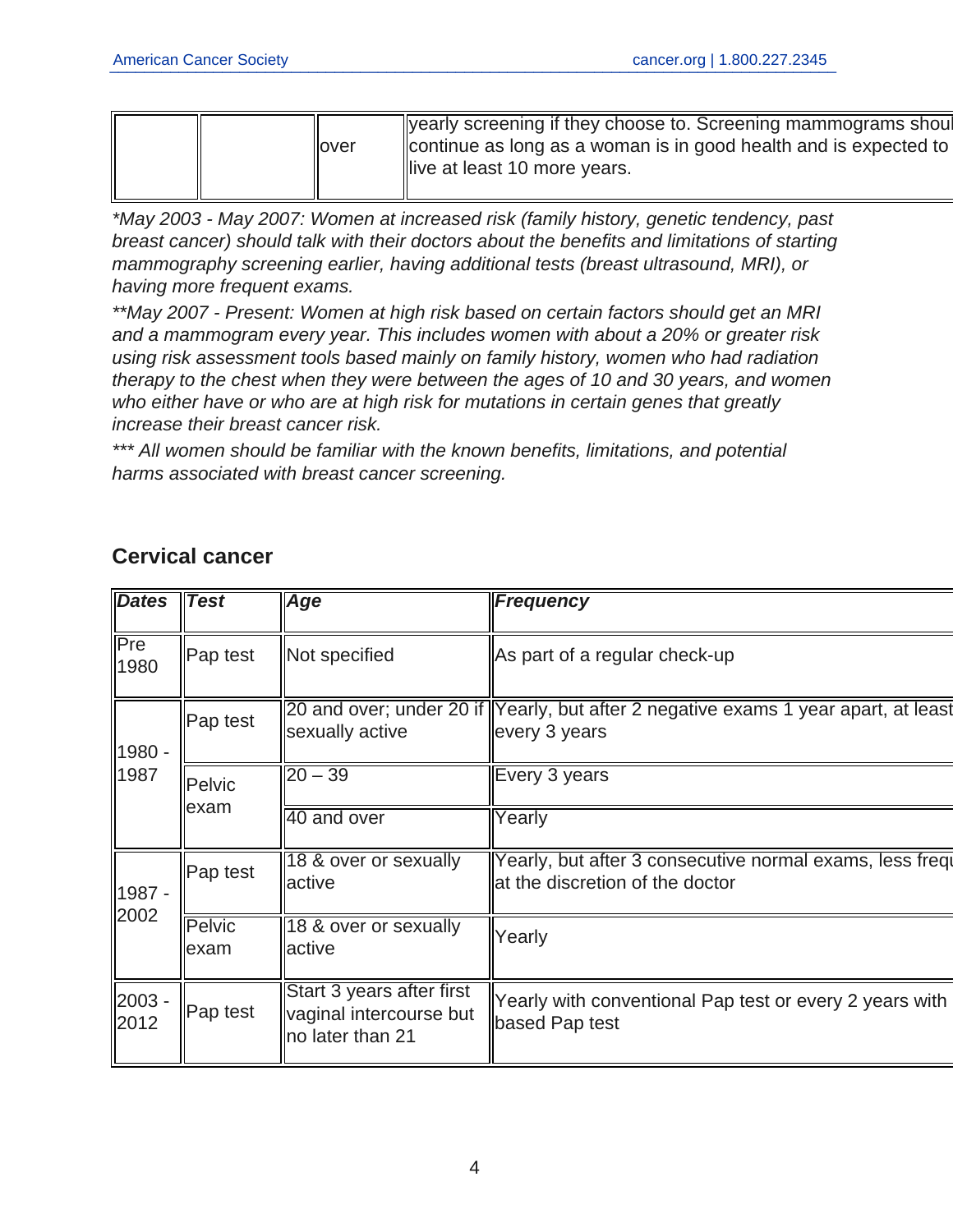|                        |                                                    | 30 and over        | After 3 normal results in a row, screening can be every<br>vears. An alternative is a Pap test plus HPV DNA testing<br>every 3 years.*                                       |
|------------------------|----------------------------------------------------|--------------------|------------------------------------------------------------------------------------------------------------------------------------------------------------------------------|
|                        |                                                    | 70 and over        | After 3 normal Pap tests in a row within the past 10 yea<br>women may choose to stop screening**                                                                             |
|                        | <b>Pelvic</b><br>exam                              | Not specified      | Discuss with health care provider                                                                                                                                            |
|                        | Pap test                                           | $21 - 29$          | Every 3 years*                                                                                                                                                               |
| $2012 -$<br>$2020^{1}$ | Pap test<br>plus HPV<br><b>DNA</b> test            | $30 - 65$          | Every 5 years*<br>An alternative is screening with a Pap test alone every 3<br>years*                                                                                        |
|                        |                                                    | Over <sub>65</sub> | A woman should stop screening unless she had a serio<br>cervical pre-cancer or cancer in the last 20 years                                                                   |
| $2020 -$               | <b>Primary</b><br>present HPV test-<br>(preferred) | 25 - 65            | Every 5 years*<br>Alternatives include:<br>A Co-test (Pap test plus HPV test) every 5 years*<br><b>OR</b><br>A Pap test alone every 3 years*                                 |
|                        |                                                    | Over <sub>65</sub> | Screening should stop if regular screening tests have be<br>normal the past 10 years and there is no history of seric<br>cervical pre-cancer or cancer in the last 25 years. |
|                        |                                                    |                    |                                                                                                                                                                              |

\*Doctors may suggest a woman be screened more often if she has certain risk factors, such as a history of DES exposure, HIV infection, or a weak immune system

\*\*Women with a history of cervical cancer, DES (diethylstilbestrol) exposure, or who have a weak immune system should continue screening as long as they are in reasonably good health

 $1$  These guidelines are not meant to apply to women who have been diagnosed with cervical cancer. These women should have follow-up testing as recommended by their healthcare team.

 $^2$ . These guidelines are not meant to apply to women who have been diagnosed with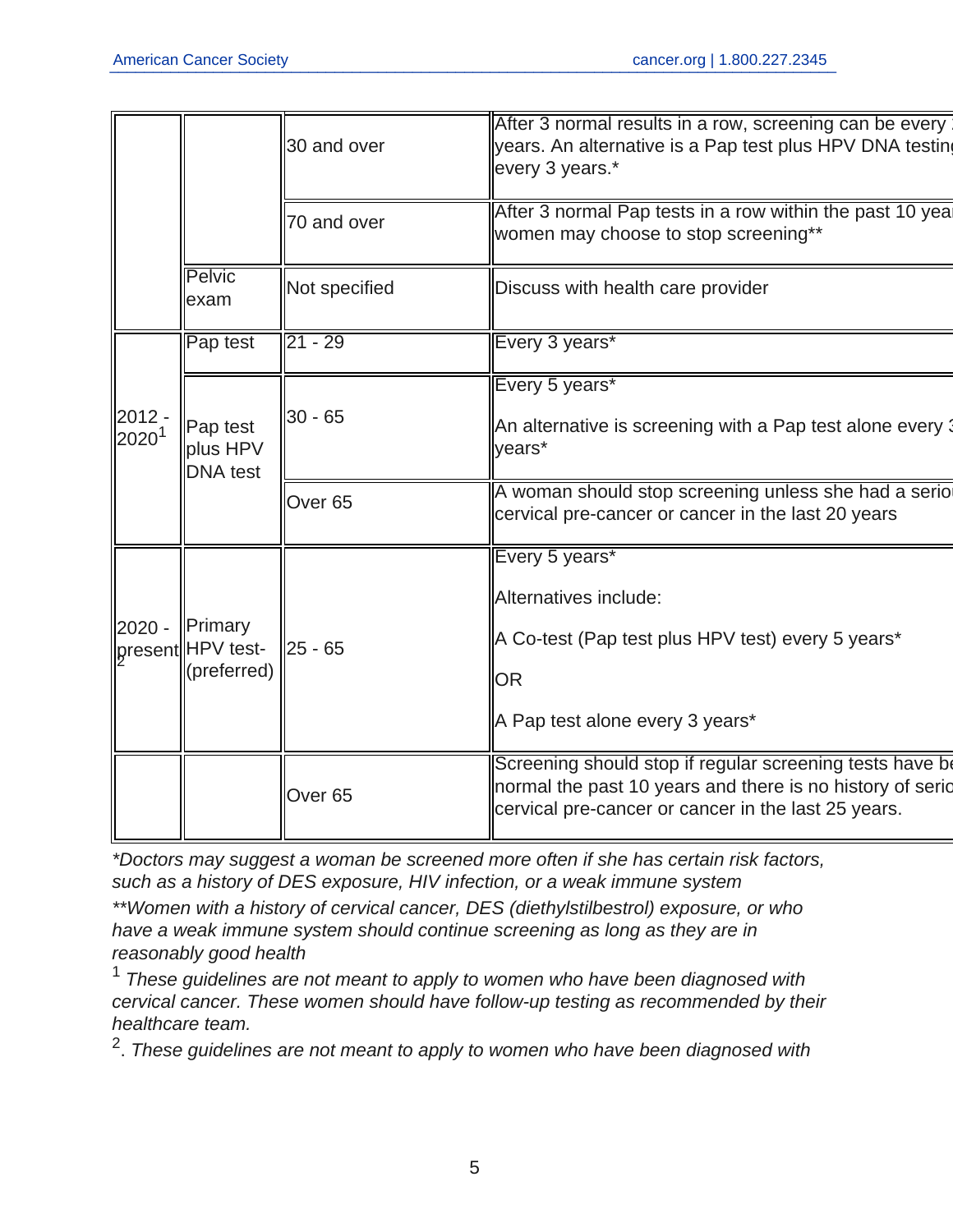cervical cancer or pre-cancer. These women should have follow-up testing as recommended by their healthcare team.

## **Colon and rectum (colorectal) cancer**

| <b>Dates</b> | <b>Test</b>                                               | Age         | <b>Frequency</b>                                            |
|--------------|-----------------------------------------------------------|-------------|-------------------------------------------------------------|
| Pre 1980     | Proctosigmoidoscopy                                       | 40 and over | As part of a regular check-<br>up                           |
|              | Digital rectal exam (DRE)                                 | 40 and over | Yearly                                                      |
| 1980 - 1989  | Fecal occult blood test (FOBT)                            | 50 and over | Yearly                                                      |
|              | Proctosigmoidoscopy                                       | 50 and over | After 2 normal exams 1<br>year apart, every 3 to 5<br>years |
|              | Digital rectal exam (DRE)                                 | 40 and over | Yearly                                                      |
| 1989 - 1997  | Fecal occult blood test (FOBT)                            | 50 and over | Yearly                                                      |
|              | Sigmoidoscopy (preferably<br>flexible)                    | 50 and over | Every 3 to 5 years, based<br>on advice of physician         |
|              | Follow 1 of these 3 schedules*:                           |             |                                                             |
|              | Fecal occult blood test                                   |             | Yearly                                                      |
|              | <b>AND</b>                                                | 50 and over |                                                             |
| 1997 - 2001  | Flexible sigmoidoscopy                                    |             | Every 5 years                                               |
|              | Colonoscopy                                               | 50 and over | Every 10 years                                              |
|              | Double-contrast barium enema<br>(DCBE)                    | 50 and over | Every 5 to 10 years                                         |
|              | Follow 1 of these 5 schedules*:                           |             |                                                             |
| 2001 -       | Fecal occult blood test (FOBT)**<br>or                    |             |                                                             |
| March 2008   | <b>Fecal immunochemical</b><br>test <sup>1</sup> (FIT)*** | 50 and over | Yearly                                                      |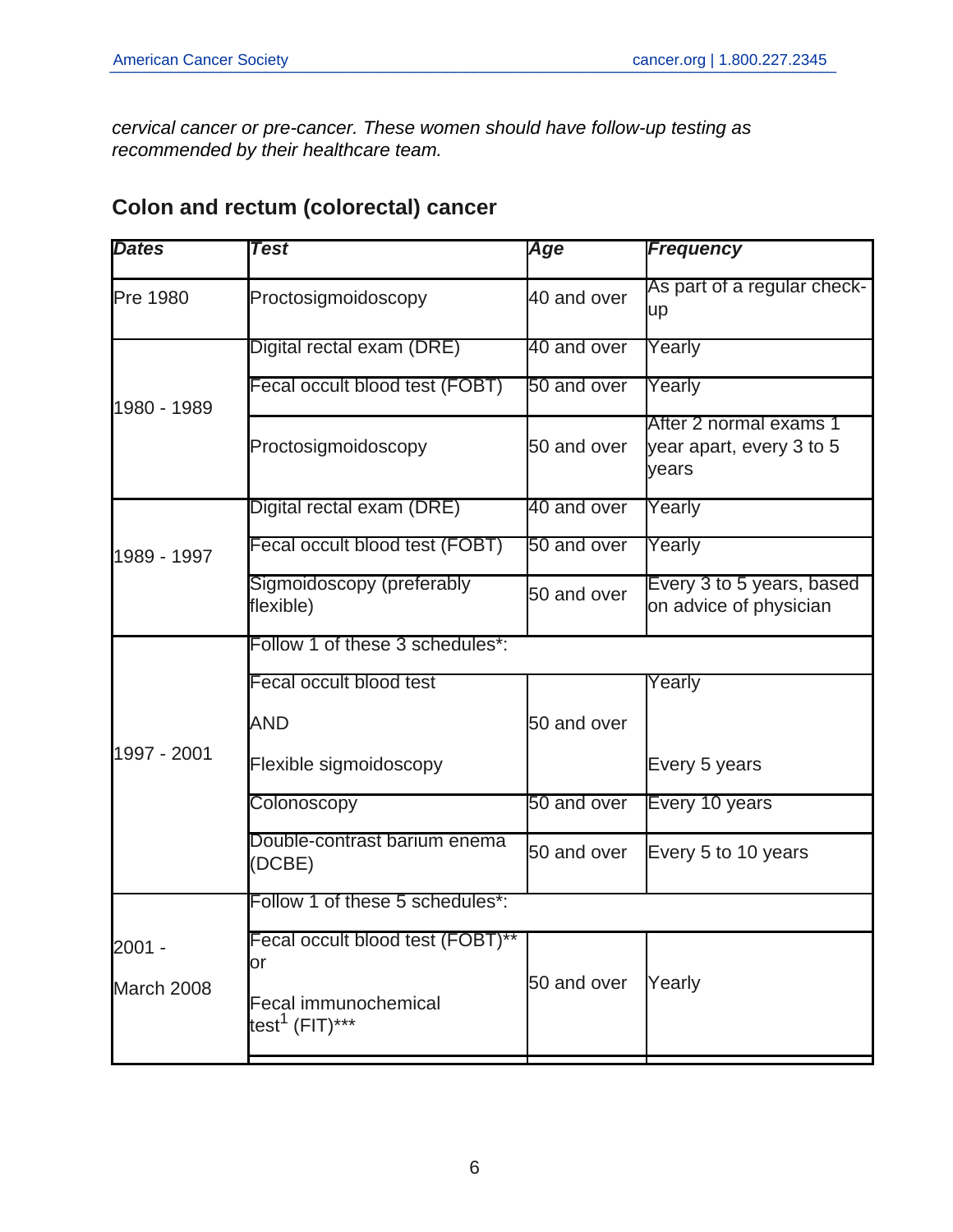|                          | Flexible sigmoidoscopy***                                                                                                                                                                                                                                                                                 | 50 and over | Every 5 years              |
|--------------------------|-----------------------------------------------------------------------------------------------------------------------------------------------------------------------------------------------------------------------------------------------------------------------------------------------------------|-------------|----------------------------|
|                          | $FOBT^{**}$ or $FIT^1$                                                                                                                                                                                                                                                                                    |             | Yearly                     |
|                          | <b>AND</b>                                                                                                                                                                                                                                                                                                | 50 and over |                            |
|                          | Flexible sigmoidoscopy***                                                                                                                                                                                                                                                                                 |             | Every 5 years              |
|                          | Colonoscopy                                                                                                                                                                                                                                                                                               | 50 and over | Every 10 years             |
|                          | Double-contrast barium enema<br>(DCBE)                                                                                                                                                                                                                                                                    | 50 and over | Every 5 years              |
|                          | Follow one of these schedules <sup>2</sup> :                                                                                                                                                                                                                                                              |             |                            |
|                          | Flexible sigmoidoscopy $3$                                                                                                                                                                                                                                                                                | 50 and over | Every 5 years              |
|                          | Colonoscopy                                                                                                                                                                                                                                                                                               | 50 and over | Every 10 years             |
|                          | Double-contrast barium enema<br>$(DCBE)^3$                                                                                                                                                                                                                                                                | 50 and over | Every 5 years              |
| March 2008 -<br>May 2018 | CT colonography (virtual<br>colonoscopy)                                                                                                                                                                                                                                                                  | 50 and over | Every 5 years              |
|                          | Guaiac-based fecal occult blood<br>test (FOBT)** <sup>,3</sup>                                                                                                                                                                                                                                            | 50 and over | Yearly                     |
|                          | Fecal immunochemical test<br>(FIT)** <sup>,3</sup>                                                                                                                                                                                                                                                        | 50 and over | Yearly                     |
|                          | Stool DNA test <sup>3</sup>                                                                                                                                                                                                                                                                               | 50 and over | Every 3 years <sup>4</sup> |
| June 2018 -              | Get screened regularly between ages 45 and 75, as long as you are in<br>good health. People ages 76 to 85 should talk with their health care<br>provider about whether to continue screening. People over 85 should no<br>longer be screened. Screening can be done with any of these<br>tests/schedules: |             |                            |
| present                  | Fecal immunochemical test<br>(FIT)** <sup>,3</sup>                                                                                                                                                                                                                                                        | See above   | Yearly                     |
|                          | Guaiac-based fecal occult blood<br>test (gFOBT)** <sup>,3</sup>                                                                                                                                                                                                                                           | See above   | Yearly                     |
|                          | Stool DNA test <sup>3</sup>                                                                                                                                                                                                                                                                               | See above   | Every 3 years              |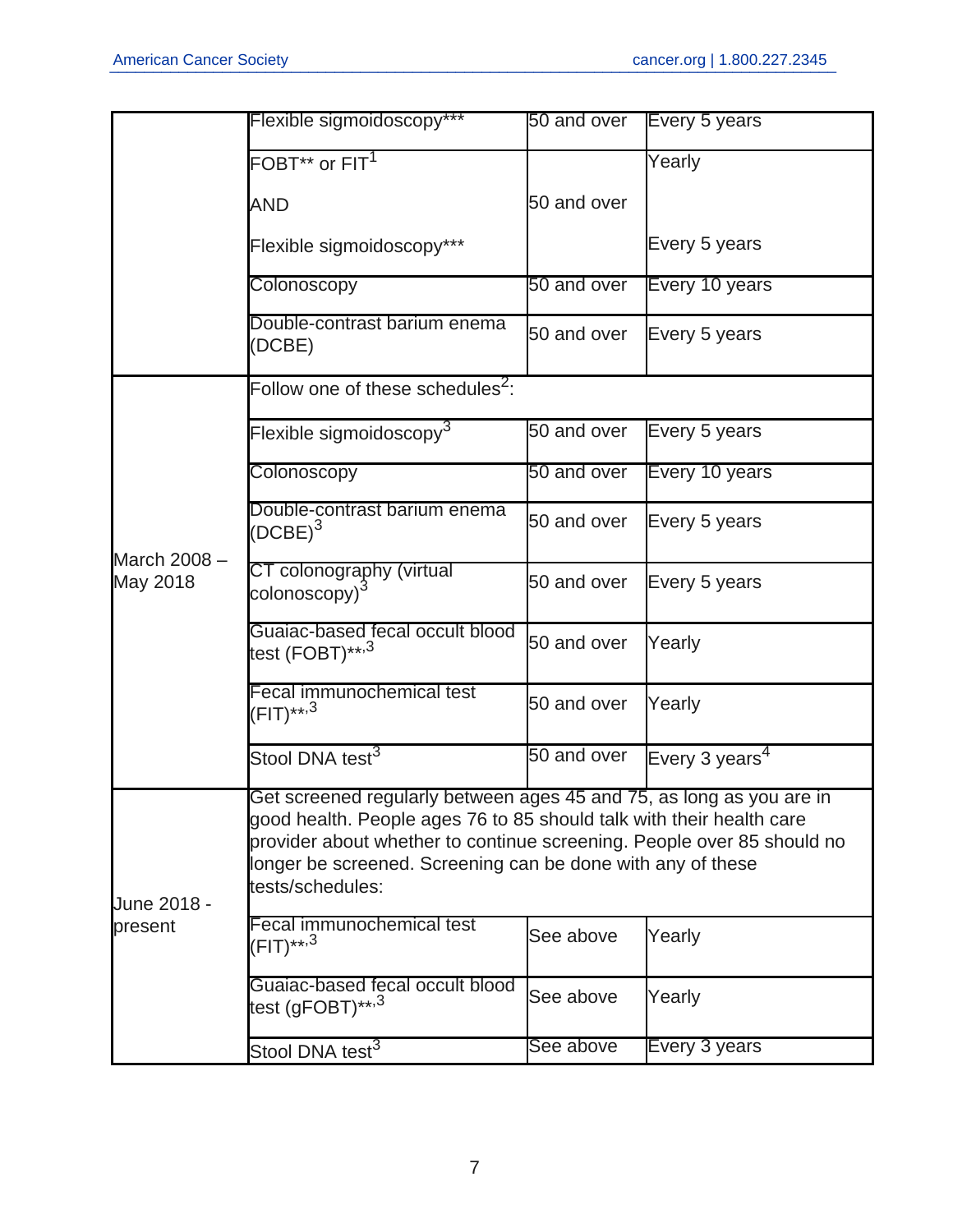| Colonoscopy                                           | See above | Every 10 years |
|-------------------------------------------------------|-----------|----------------|
| CT colonography (virtual<br>colonoscopy) <sup>3</sup> | See above | Every 5 years  |
| Flexible sigmoidoscopy <sup>3</sup>                   | See above | Every 5 years  |

\*A digital rectal exam should be done at the same time as sigmoidoscopy, colonoscopy, or DCBE. \*\*For FOBT or FIT, highly-sensitive versions of the tests should be used with the take-home multiple sample method. A FOBT or FIT done during a digital rectal exam in the doctor's office is not adequate for screening. \*\*\*Yearly FOBT or FIT plus flexible sigmoidoscopy every 5 years is preferred over either option alone.<sup>1</sup> The fecal immunochemical test (FIT) was adopted as part of the ACS guidelines in 2003.  $2$  The first 4 tests (flexible sigmoidoscopy, colonoscopy, DCBE, and CT colonography) are designed to find both early cancer and polyps. The last 3 tests (FOBT, FIT, and Stool DNA test) will primarily find cancer and not polyps. The first 4 tests are preferred if they are available to you and you are willing to have one of these more invasive tests.  $3$  If test results are positive (abnormal), colonoscopy should be done. <sup>4</sup> The 3-year interval was specified in 2014. When the guidelines were published in 2008, the interval was not specified.

| <b>Dates</b>   | <b>Test</b>           | Age/Risk                                                                                   | <b>Frequency</b>                                                                                                      |
|----------------|-----------------------|--------------------------------------------------------------------------------------------|-----------------------------------------------------------------------------------------------------------------------|
|                | Pap test              | <b>Not</b><br>specified                                                                    | As part of a regular check-up                                                                                         |
| Pre<br>1980    | <b>Pelvic</b><br>exam | <b>At</b><br>  menopause                                                                   | Not specified                                                                                                         |
|                | tissue<br>sample      | <b>At</b><br>Endometrial   menopause  <br>$\parallel$ (only in<br>∥those at<br>high risk*) | Not specified                                                                                                         |
| 1980 -<br>1987 | Pap test              | $\sqrt{20}$ and<br>$ 20$ if<br>sexually<br>active                                          | $\parallel$ over; under $\parallel$ Yearly, but after 2 negative exams 1 year apart, at least every 3<br><b>years</b> |

#### **Endometrial cancer -- see also cervical cancer**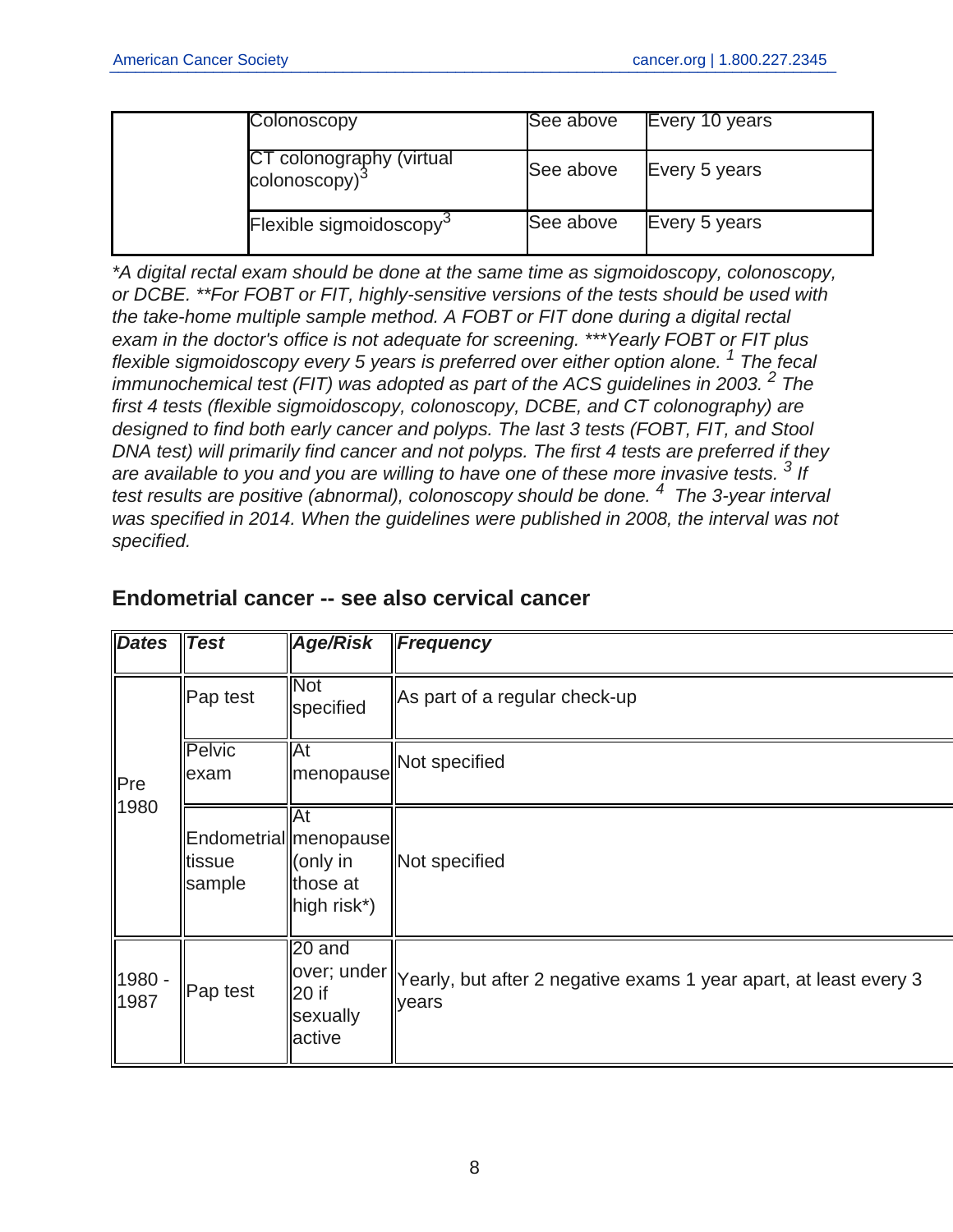|                   | Pelvic<br>exam                          | 40 and<br>over                                                        | Yearly                                                                                                                                                                                                                                                                                                   |
|-------------------|-----------------------------------------|-----------------------------------------------------------------------|----------------------------------------------------------------------------------------------------------------------------------------------------------------------------------------------------------------------------------------------------------------------------------------------------------|
|                   | tissue<br>sample                        | At<br>Endometrial  menopause  <br>(only in<br>those at<br>high risk*) | Not specified                                                                                                                                                                                                                                                                                            |
|                   |                                         |                                                                       | (Pap test recommendations were separated out as screening for cervical cancer - see above.                                                                                                                                                                                                               |
| 1987 -            | <b>Pelvic</b><br>exam                   | 40 and<br>over                                                        | Yearly                                                                                                                                                                                                                                                                                                   |
| 1992              | tissue<br>sample                        | At<br>Endometrial  menopause  <br>(only in<br>those at<br>high risk*) | Not specified                                                                                                                                                                                                                                                                                            |
|                   | <b>Pelvic</b><br>lexam                  | 40 and<br>over                                                        | Yearly                                                                                                                                                                                                                                                                                                   |
| 1992 -<br>2001    | tissue<br>sample                        | At<br>Endometrial  menopause  <br>(only in<br>those at<br>high risk*) | At the discretion of the physician                                                                                                                                                                                                                                                                       |
|                   |                                         | At<br>menopause<br>(average<br> risk)                                 | Women should be informed about the risks and symptoms of<br>endometrial cancer, and strongly encouraged to report any<br>unexpected bleeding or spotting to their doctor                                                                                                                                 |
| 2001 -<br>present |                                         | At<br>menopause<br>(increased<br>risk**)                              | Women should be informed about the risks and symptoms of<br>endometrial cancer, and strongly encouraged to report any<br>unexpected bleeding or spotting to their doctor. They should also be<br>informed about the potential benefits, risks, and limitations of early<br>endometrial cancer detection. |
|                   | Endometrial <sup>35</sup> and<br>biopsy | over                                                                  | Should be offered yearly. Women should also be informed about the<br>risks and symptoms of endometrial cancer, and about the potential<br>benefits, risks, and limitations of early endometrial cancer detection                                                                                         |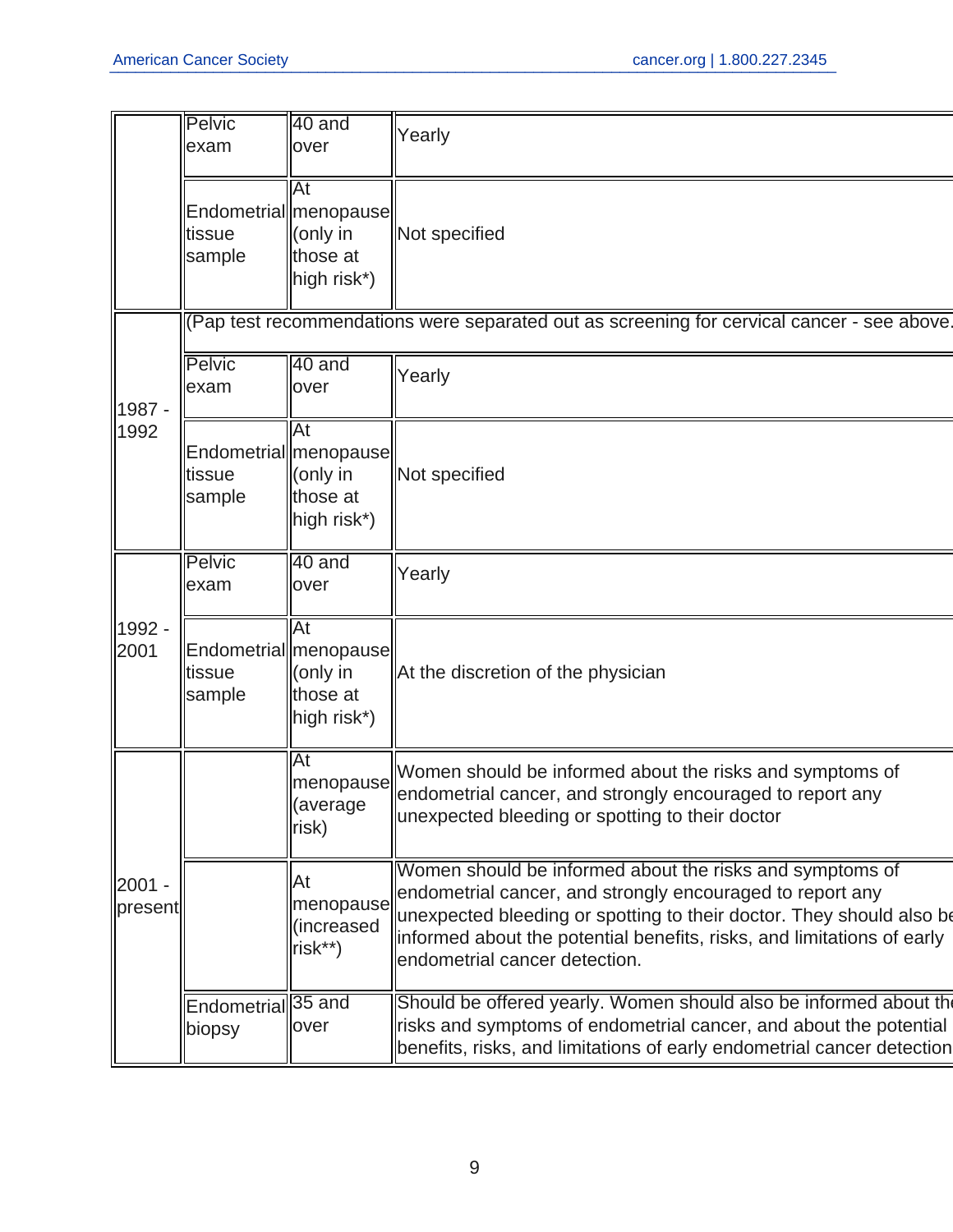|--|--|

\*High risk was defined as having a history of infertility, obesity, failure of ovulation, abnormal uterine bleeding, or use of estrogen therapy or tamoxifen.

\*\*Increased risk was defined as a history of estrogen therapy or tamoxifen, late menopause, having no children, infertility or failure to ovulate, obesity, diabetes, or high blood pressure.

\*\*\*High risk was defined as women with or at risk for hereditary non-polyposis colorectal cancer (HNPCC) due to a known or suspected gene mutation.

| <b>Dates</b>                       | <b>Test</b>                                              | Age                                               | <b>Frequency</b>                                                                                                                                                                                                                                                                                                                                                                                                                                                 |
|------------------------------------|----------------------------------------------------------|---------------------------------------------------|------------------------------------------------------------------------------------------------------------------------------------------------------------------------------------------------------------------------------------------------------------------------------------------------------------------------------------------------------------------------------------------------------------------------------------------------------------------|
| Pre<br>1980                        | Chest x-<br><b>ray</b>                                   | <b>Not</b><br>specified                           | Supported use of chest x-ray for those in whom lung cancer is most<br>often found (heavy smokers, asbestos workers, etc.)                                                                                                                                                                                                                                                                                                                                        |
| $1980 -$<br>2013                   | None                                                     | <b>Not</b><br>specified                           | No recommendation                                                                                                                                                                                                                                                                                                                                                                                                                                                |
| $2013 -$<br>May<br>2018            | Low-dose<br>CT of the<br>chest                           | 55 to 74<br>years (in<br>lcertain<br>individuals) | Doctors should discuss the benefits, limitations, and potential harms<br>of lung cancer screening with patients who are in fairly good health*,<br>in the correct age range, have at least a 30 pack-year history of<br>smoking**, and are still smoking or have quit within the last 15 years.<br>If patients decide to go forward with screening, they should have<br>low-dose CT of the chest yearly through age 74 as long as they<br>remain in good health. |
| June<br>$2018 -$<br>August<br>2021 | Low-dose<br>CT of the<br>lchest                          | 55 to 74<br>years (in<br>lcertain<br>individuals) | The ACS recommends annual screening in adults ages 55 to 74<br>years in fairly good health* who: currently smoke or have quit within<br>the past 15 years; have at least a 30-pack-year smoking history**;<br>get counseling about quitting smoking (for current smokers); have<br>discussed with their doctor the potential benefits, limits, and harms<br>of screening; and have access to a center experienced in lung<br>cancer screening and treatment.     |
| $2021 -$<br>present chest          | August Low-dose 50 to 80<br>$\ CT\$ of the $\ year\$ (in | certain                                           | The most recent version of the ACS lung cancer screening guideline<br>from 2018] is being taken down while we review new scientific<br>evidence to be included in the next update. While this important                                                                                                                                                                                                                                                          |

#### **Lung cancer**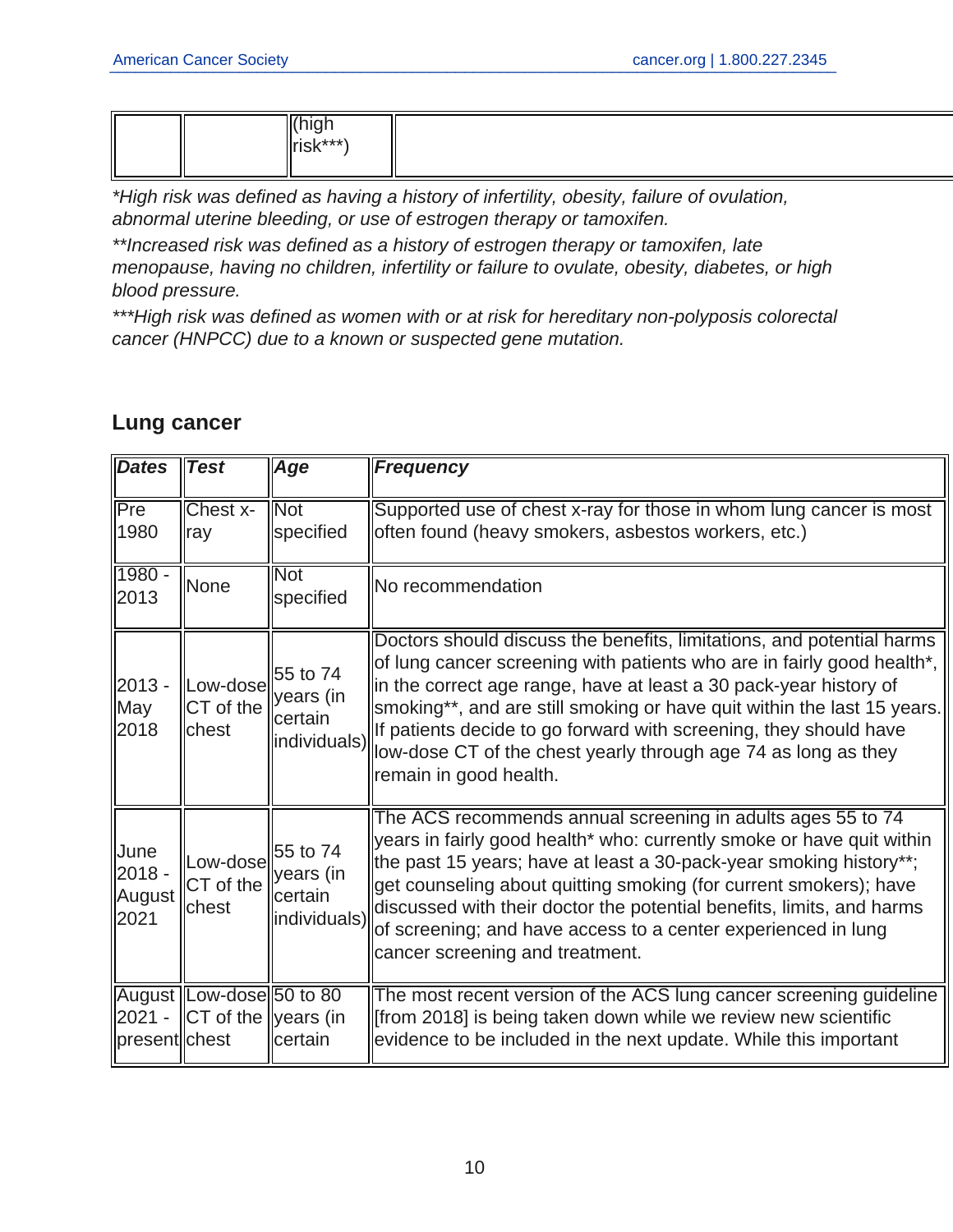|  |  |  | update is being completed, the ACS advises that clinicians, and<br>lindividuals at risk for lung cancer, follow the recently updated<br>Trecommendations for annual lung cancer screening from the U.S.<br>  individuals    Economic Russian is a material of USPSTF), the American Academy<br>of Family Physicians (AAFP), or the American College of Chest<br>Physicians. |
|--|--|--|-----------------------------------------------------------------------------------------------------------------------------------------------------------------------------------------------------------------------------------------------------------------------------------------------------------------------------------------------------------------------------|
|--|--|--|-----------------------------------------------------------------------------------------------------------------------------------------------------------------------------------------------------------------------------------------------------------------------------------------------------------------------------------------------------------------------------|

\*Fairly good health was defined as not requiring home oxygen therapy, having other serious medical problems that would shorten their lives or keep them from having surgery, and having metal implants in the chest (such as pacemakers or spinal rods) that would interfere with the CT images.

\*\*Pack-years is the number of packs of cigarettes smoked per day multiplied by the number of years smoked. Someone who smoked a pack of cigarettes per day for 30 years has a 30 pack-year smoking history, as does someone who smoked 2 packs a day for 15 years.

+**NOTE**: This represents a language clarification, not a change in the guidelines, as the previous language was often misinterpreted.

| <b>Dates</b>   | Test                                                                        | <b>Age/Risk</b>                                                     | <b>Frequency</b>                                                                                                                                                             |
|----------------|-----------------------------------------------------------------------------|---------------------------------------------------------------------|------------------------------------------------------------------------------------------------------------------------------------------------------------------------------|
| 1980 -<br>1992 | No specific recommendation                                                  | (see "Cancer-<br>related check-<br>$\mu$ p (men &<br>women)" table) | Part of the cancer-related<br>check-up                                                                                                                                       |
| 1992 -<br>1997 | Digital rectal exam (DRE)                                                   | 40 and over                                                         | Yearly                                                                                                                                                                       |
|                | Prostate-specific antigen (PSA) blood test                                  | 50 and over                                                         | Yearly                                                                                                                                                                       |
| 1997 -<br>2000 | Digital rectal exam (DRE) and prostate-specific<br>antigen (PSA) blood test | 50 and over<br>$\textsf{Irisk}^*$                                   | Should be offered yearly<br>(along with information or<br>(Earlier, i.e. 45,   potential risks & benefits)<br>for men at high   men with at least a 10-ye<br>life expectancy |
| 2001 -<br>2008 | Digital rectal exam (DRE) and prostate-specific<br>antigen (PSA) blood test | 50 and over<br>(average risk)                                       | Should be offered yearly<br>(along with information or<br>potential risks & benefits)                                                                                        |

#### **Prostate cancer**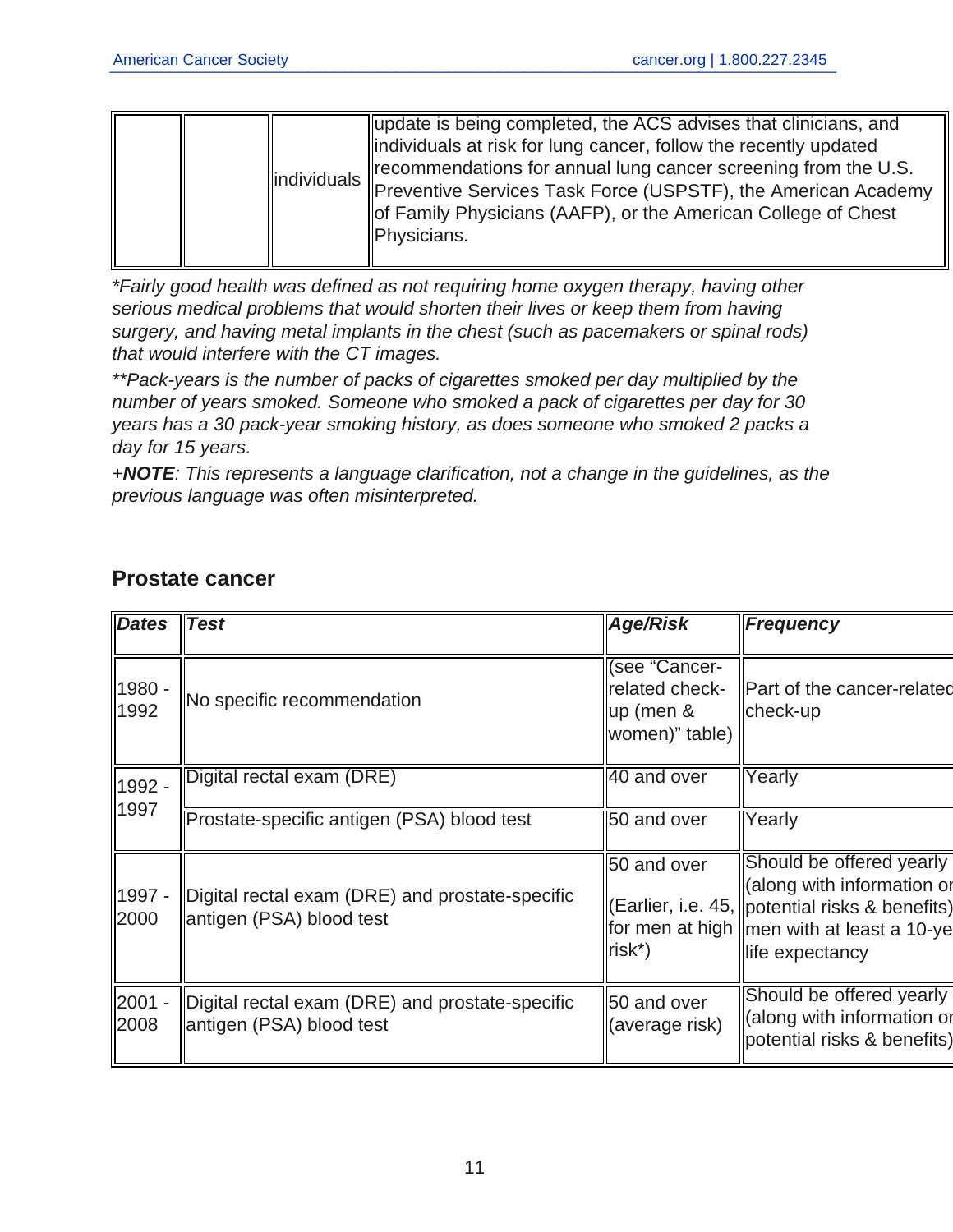|                      |                                                                                                                                                                                                                                                                                                                                                                                                                                                                                                                                                                                                                         |                                                               | men with at least a 10-ye<br>life expectancy                                                                                                                                                                                                               |
|----------------------|-------------------------------------------------------------------------------------------------------------------------------------------------------------------------------------------------------------------------------------------------------------------------------------------------------------------------------------------------------------------------------------------------------------------------------------------------------------------------------------------------------------------------------------------------------------------------------------------------------------------------|---------------------------------------------------------------|------------------------------------------------------------------------------------------------------------------------------------------------------------------------------------------------------------------------------------------------------------|
|                      |                                                                                                                                                                                                                                                                                                                                                                                                                                                                                                                                                                                                                         | 45 and over<br>(high risk**)                                  | Yearly (along with<br>information on potential<br>risks & benefits)***                                                                                                                                                                                     |
| 2009 -<br>$2010^{+}$ | Health care professionals should discuss the<br>potential benefits and limitations of prostate<br>cancer early detection testing and offer the<br>prostate-specific antigen (PSA) blood test and<br>digital rectal exam (DRE). If, after this discussion,<br>a man asks his health care professional to make<br>the decision for him, he should be tested (unless<br>there is a specific reason not to test).                                                                                                                                                                                                           | 50 and over<br>(average risk)<br>45 and over<br>(high risk**) | Discussion and offer of<br>testing should be done<br>yearly for men with at lea<br>a 10-year life expectancy<br>Discussion and offer of<br>testing should be done<br>yearly***                                                                             |
| $2010 -$             | Men should have a chance to make an informed<br>decision with their health care provider about<br>whether to be screened for prostate cancer. The<br>decision should be made after getting information<br>about the uncertainties, risks, and potential<br>benefits of prostate cancer screening. Men should<br>present not be screened unless they have received this<br>information. After the discussion about screening,<br>those men who want to be screened should be<br>tested with the prostate specific antigen (PSA)<br>blood test. The digital rectal exam (DRE) may<br>also be done as a part of screening. | 50 and over<br>(average risk)                                 | Discussion at age 50 for<br>men with at least a 10-ye<br>life expectancy and then<br>periodically. If PSA is 2.5<br>ng/ml or greater, testing<br>should be repeated yearl<br>Men with a PSA of less th<br>2.5 ng/ml may be tested<br>every other year.     |
|                      |                                                                                                                                                                                                                                                                                                                                                                                                                                                                                                                                                                                                                         | 45 and over<br>(high risk**)                                  | Discussion at age 45 for<br>men with at least a 10-ye<br>life expectancy and then<br>periodically. If PSA is 2.5<br>ng/ml or greater, testing<br>should be repeated yearl<br>Men with a PSA of less th<br>2.5 ng/ml may be tested<br>every other year.**** |

\*High risk defined as African American men or those with a strong family history - that is, those with 2 or more affected first-degree relatives (father, brothers).

\*\*High risk defined as African American men or those with a strong family history of 1 or more first-degree relatives (father, brother, son) diagnosed at an early age (younger than 65).

\*\*\*Men at even higher risk, due to several close relatives affected at an early age,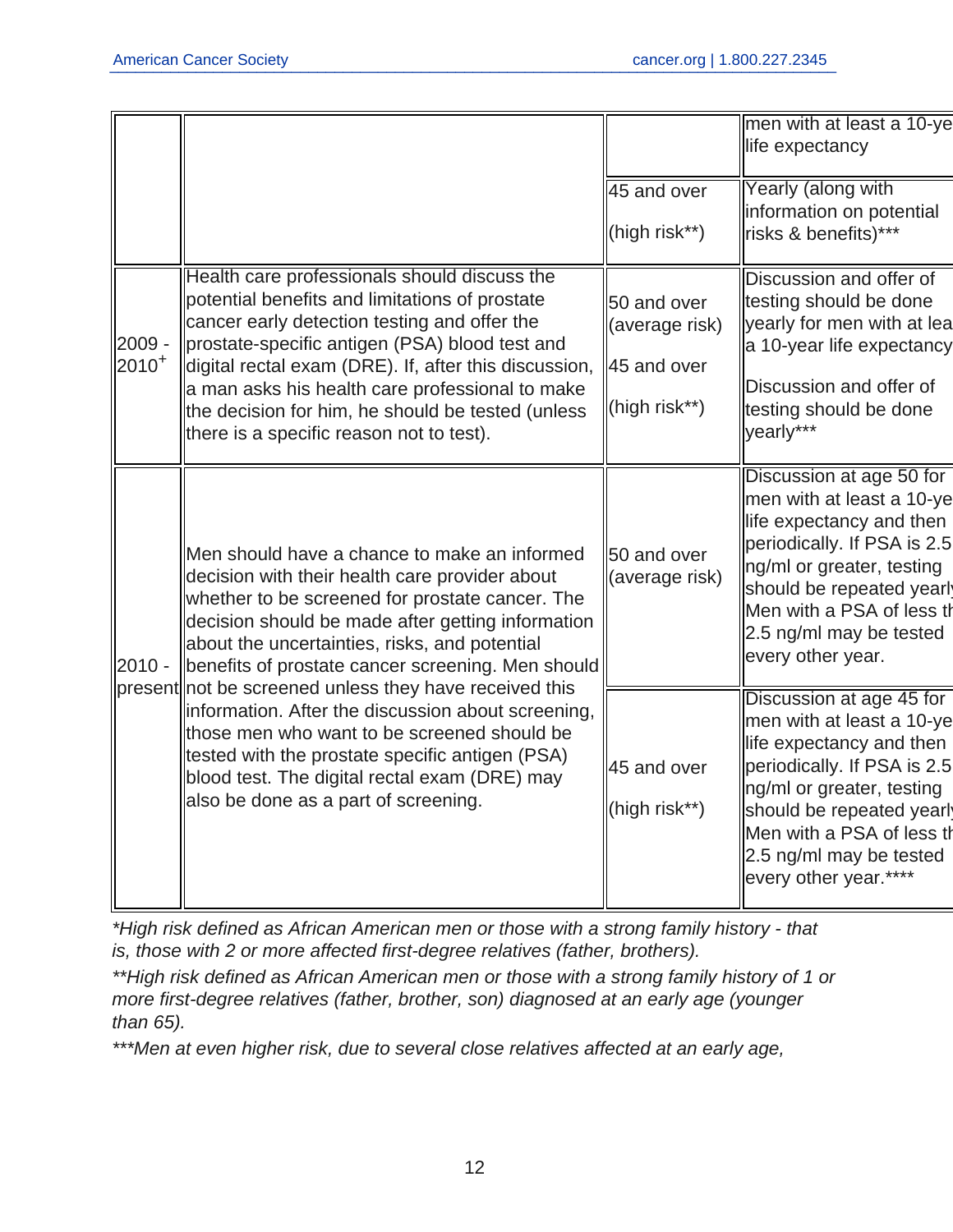should have this discussion with their health care professional at age 40. Depending on the results of this initial test, no further testing might be needed until age 45.

\*\*\*\* Men at even higher risk, due to several close relatives affected at an early age, should have this discussion with their health care professional at age 40. If PSA is 2.5 ng/ml or greater, testing should be repeated yearly. Men with a PSA of less than 2.5 ng/ml may be tested every other year.

+**NOTE**: This represents a language clarification, not a change in the guidelines, as the previous language was often misinterpreted.

| <b>Dates</b>     | <b>Test</b>                                      | Age                     | <b>Frequency</b>                           |
|------------------|--------------------------------------------------|-------------------------|--------------------------------------------|
| <b>Pre 1980</b>  | Physical exam                                    | <b>Not</b><br>specified | "Regularly"                                |
| 1980 -           | Physical exam <sup>*</sup> and health counseling | $20 - 39$               | Every 3 years                              |
| 2002             |                                                  | 40 and over             | Yearly                                     |
| $2003 -$<br>2015 | Physical exam** and health<br>counseling***      | 20 and over             | On the occasion of a periodic he<br>llexam |

#### **Cancer-related check-up**

\*Should include examinations for cancers of the thyroid, testicles, mouth, ovaries, skin, prostate, and lymph nodes.

\*\* Should include examinations for cancers of the thyroid, testicles, mouth, ovaries, skin, and lymph nodes.

\*\*\*Should include counseling about tobacco, sun exposure, diet and nutrition, risk factors, sexual practices, and environmental and occupational exposures.

Last Revised: August 27, 2021

#### **Written by**

The American Cancer Society medical and editorial content team [\(www.cancer.org/cancer/acs-medical-content-and-news-staff.html\)](https://www.cancer.org/cancer/acs-medical-content-and-news-staff.html)

Our team is made up of doctors and oncology certified nurses with deep knowledge of cancer care as well as journalists, editors, and translators with extensive experience in medical writing.